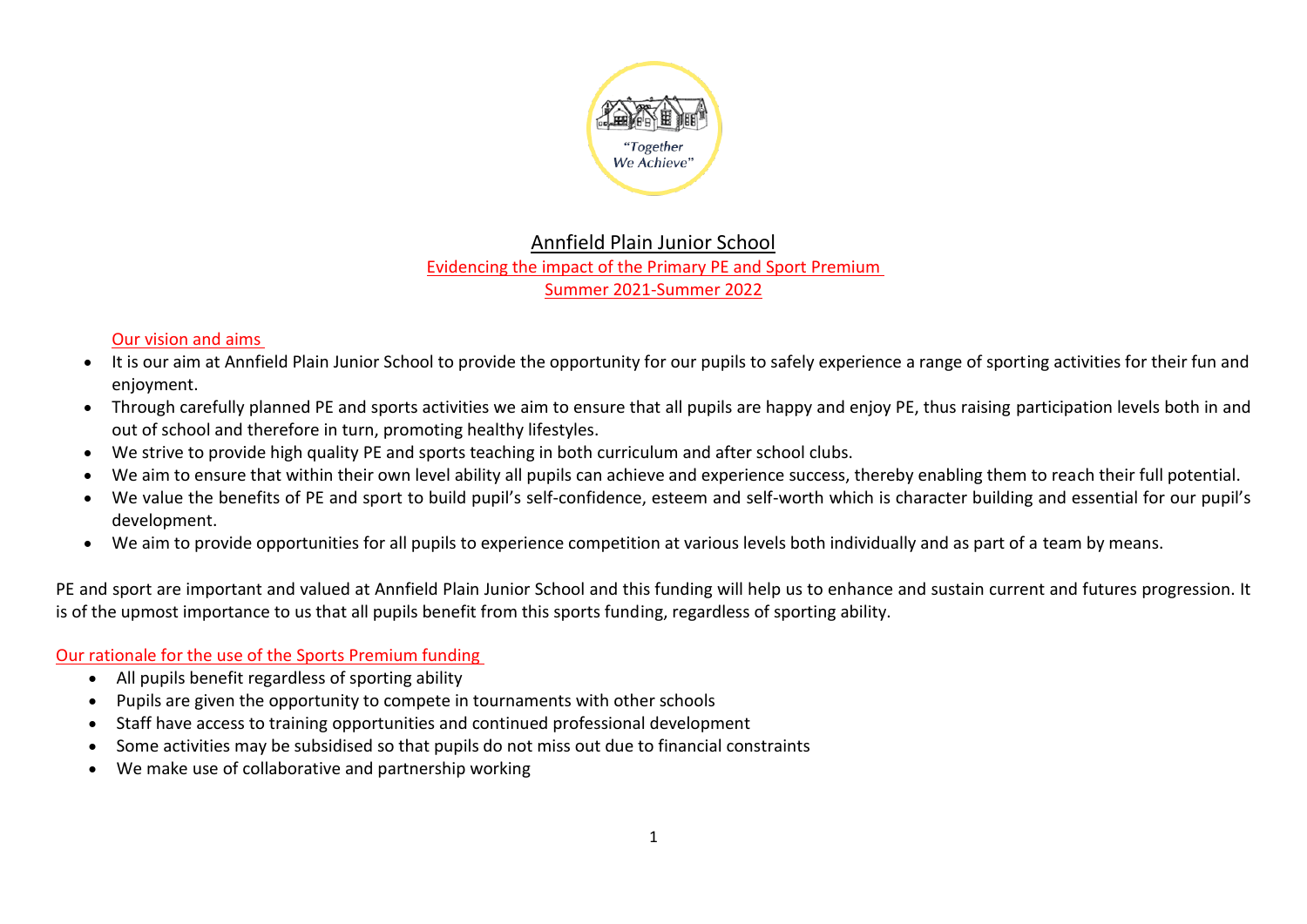With the above rationale in mind, and following the guidelines for how to spend this money, our plans for the use of the Sports premium funding include:

- Investment in the professional development of staff at our school so they are best equipped to teach high quality Physical Education and school sport for years to come.
- To continue to work in partnership with cluster schools and LA to promote active, healthy lifestyles with parents and pupils together.
- Hiring qualified sports coaches to provide high quality after school clubs
- To ensure participation in after school sports clubs continues.
- To use our sports apprentice to support in lessons, develop fitness and sporting spirit at playtimes and generally promote health and fitness within the school.

#### Impact

We will evaluate the impact of the Sports Premium funding as part of our monitoring and evaluating schedule. We will look at how well we use our Sport Premium to improve the quality and breadth of PE and sporting provision, including increasing participation in PE and sport so that all pupils develop healthy lifestyles and reach the performance levels they are capable of.

Measuring the impact of the activities provided with sports premium with sports premium funding can be achieved in different ways.

- We will look at progress in PE as well as other areas of developments such as self-esteem, confidence and the number of pupils involved in sporting activities in and out of school.
- Celebrating sporting success during celebration assembly from teams or individuals and inspiring each other through success.
- We will also evaluate the impact of professional development opportunities in improving teaching and learning in P.E through lesson observations.
- Have success in the competitions and activities school teams enter.
- Playtimes are active and sporting spirit is always upheld by using the sports apprentice successfully in school.

### What is the current Sport and PE provision?

- The school curriculum currently provides our pupils with a wide range of learning opportunities including games, dance, gymnastics, swimming, athletics and outdoor and adventurous activities.
- Year 6 are completing swimming in the Autumn Term at a local Louisa centre, Year 5 are completing swimming in the Spring term and Year 4 in the Summer Term.
- Our school offers a wide range of opportunities for beyond the requirements of the National Curriculum. There are a variety of sports clubs offered over the course of the year: football, basketball, fit blast, dodgeball, tennis, cricket, dance and family learning with NUFC.
- The school also participates in a number of local inter-school competitions including a boy's football league-local and county wide leagues and competitions, cross-country events, indoor athletics, cricket leagues and basketball events and other one-off events and tournaments.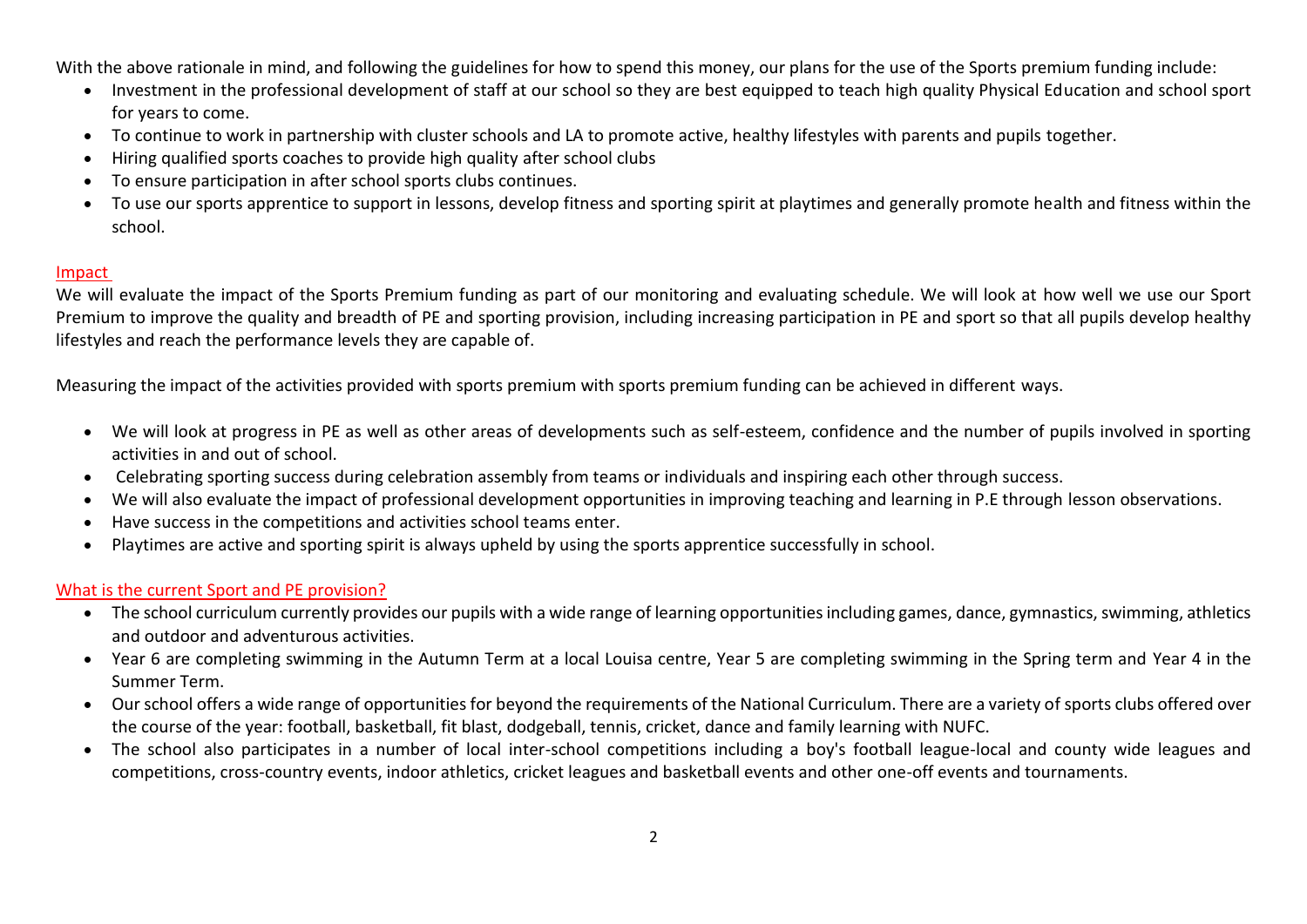| Key achievements to date:                                                                                                                                                                                                                                                                                                                                                                                                                                                                                                                                                                                                                          | Areas for further improvement and baseline evidence of need:                                                                                                                                                                             |
|----------------------------------------------------------------------------------------------------------------------------------------------------------------------------------------------------------------------------------------------------------------------------------------------------------------------------------------------------------------------------------------------------------------------------------------------------------------------------------------------------------------------------------------------------------------------------------------------------------------------------------------------------|------------------------------------------------------------------------------------------------------------------------------------------------------------------------------------------------------------------------------------------|
| 2019-20 Year 5/6 Won level 2 basketball competition<br>2019-20 Year 5/6 Won level 2 dodgeball competition<br>2019-20 Football team reached final of NUFC competition<br>2018-19 School football team won Ken Davison League<br>2018-19 School football team won Championship League trophy against other Continue to perform at inter competitions<br>League winners<br>2018-19 Previous pupil who attended school Karate after school club<br>becoming world champion in year group<br>2018-19 Year 5/6 Cricket Team came 2nd<br>2018-19 Year 3/4 Cricket Team came 4th<br>2018-19 Silver medal achieved by the indoor sports hall athletics team | Training of new Teaching Assistant Sports Apprentice to ensure they are<br>upskilled in a range of areas of sport by using NUFC coaching<br>Attendance at after school clubs to continue to be consistent once they are<br>running again |

| Meeting national curriculum requirements for swimming and water safety 2021-22                                                                                                                                                                                    | Please complete all of the below:       |
|-------------------------------------------------------------------------------------------------------------------------------------------------------------------------------------------------------------------------------------------------------------------|-----------------------------------------|
| What percentage of your current Year 6 cohort swim competently, confidently and proficiently over a<br>distance of at least 25 metres?<br>N.B. Even though your children may swim in another year please report on their attainment on leaving<br>primary school. | Y6 44% 2021-22 End of autumn<br>term Y6 |
| What percentage of your current Year 6 cohort use a range of strokes effectively [for example, front crawl,<br>backstroke and breaststroke]?                                                                                                                      | Y6 25% 2021-22 End of autumn<br>term Y6 |
| What percentage of your current Year 6 cohort perform safe self-rescue in different water-based situations?                                                                                                                                                       | No data<br>2020-21                      |
| Schools can choose to use the Primary PE and Sport Premium to provide additional provision for swimming,<br>but this must be for activity over and above the national curriculum requirements. Have you used it in this<br>way?                                   | <b>Yes</b>                              |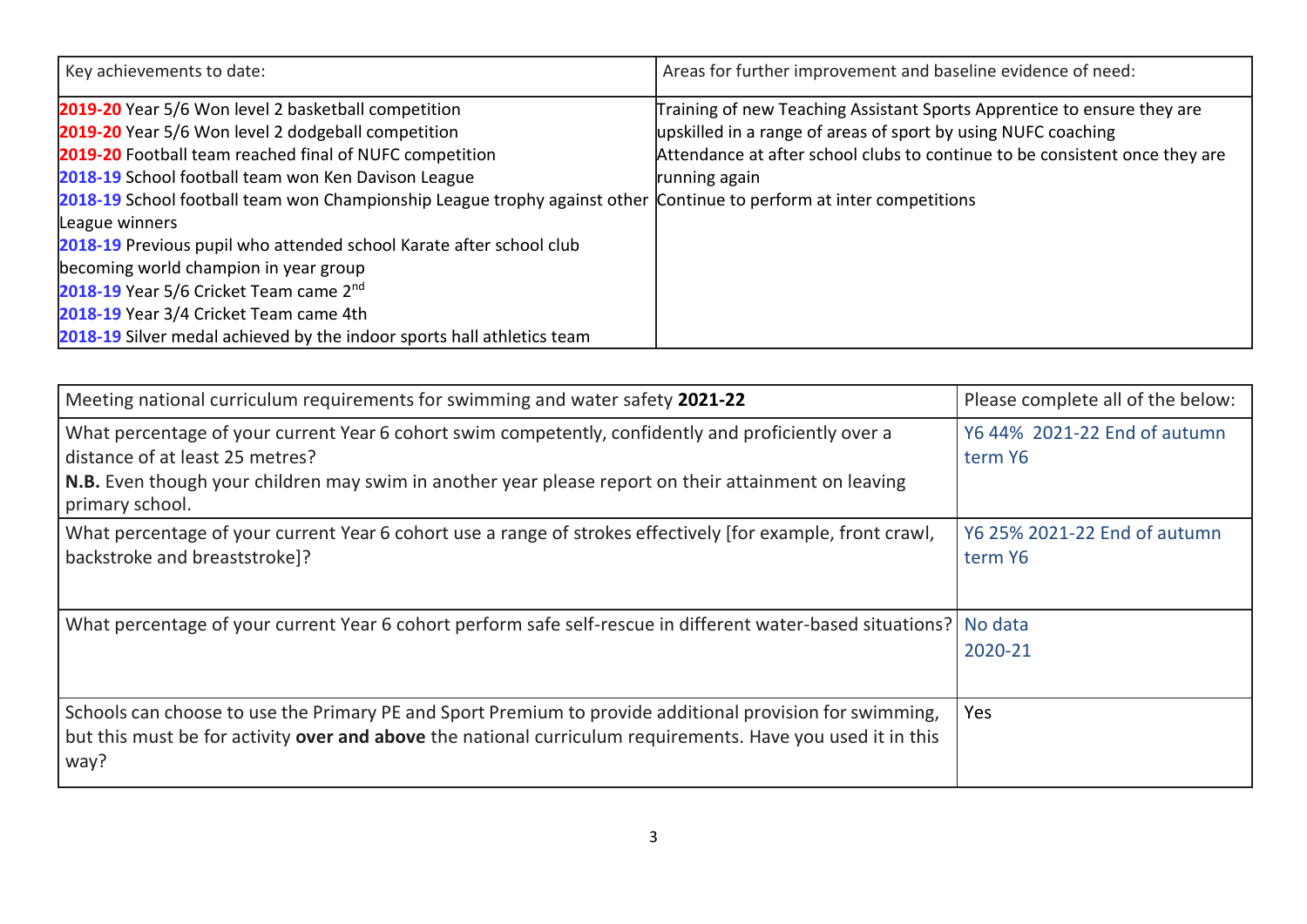| Academic Year: 2021/22                                                                                                                                                                                                                                                                                                                                                                                                                                                                                                                                                                                                                                                     | Total fund allocated: £17,360<br>Actual spend: £31,987                                                                                                                                                                                                                                                                                                                                                                                                                                      | Date Updated: September 2021                        |                                                                                                                                                                                                                                                                                                                                                                                                                                                                        |                                                                                                                                                                                                                                                                                                                                                                                                                                                                       |
|----------------------------------------------------------------------------------------------------------------------------------------------------------------------------------------------------------------------------------------------------------------------------------------------------------------------------------------------------------------------------------------------------------------------------------------------------------------------------------------------------------------------------------------------------------------------------------------------------------------------------------------------------------------------------|---------------------------------------------------------------------------------------------------------------------------------------------------------------------------------------------------------------------------------------------------------------------------------------------------------------------------------------------------------------------------------------------------------------------------------------------------------------------------------------------|-----------------------------------------------------|------------------------------------------------------------------------------------------------------------------------------------------------------------------------------------------------------------------------------------------------------------------------------------------------------------------------------------------------------------------------------------------------------------------------------------------------------------------------|-----------------------------------------------------------------------------------------------------------------------------------------------------------------------------------------------------------------------------------------------------------------------------------------------------------------------------------------------------------------------------------------------------------------------------------------------------------------------|
| Key indicator 1: The engagement of all pupils in regular physical activity - Chief Medical Officer guidelines recommend that<br>primary school children undertake at least 30 minutes of physical activity a day in school                                                                                                                                                                                                                                                                                                                                                                                                                                                 |                                                                                                                                                                                                                                                                                                                                                                                                                                                                                             |                                                     |                                                                                                                                                                                                                                                                                                                                                                                                                                                                        |                                                                                                                                                                                                                                                                                                                                                                                                                                                                       |
| School focus with clarity on<br>intended impact on pupils:                                                                                                                                                                                                                                                                                                                                                                                                                                                                                                                                                                                                                 | Actions to achieve:                                                                                                                                                                                                                                                                                                                                                                                                                                                                         | Funding<br>allocated:                               | Evidence and impact:                                                                                                                                                                                                                                                                                                                                                                                                                                                   | Sustainability and suggested<br>next steps:                                                                                                                                                                                                                                                                                                                                                                                                                           |
| Children able to attend breakfast<br>club with siblings at Infant school.<br>Sport apprentice provides sporting<br>activities and games two mornings a<br>week.<br>Each class has timetabled 2 hours of $\bullet$<br>PE into each week<br>Using online programmes and<br>YouTube to engage learners in<br>workout videos and encourage their<br>use at home.<br>Encouraging and modelling for<br>teachers how to use The Body Coach<br>5-8 min videos in the classroom<br>outside of PE lessons.<br>Continued participation of pupils in a<br>range of sports for health and<br>fitness-both competitive and non-<br>competitive using coaching by<br>specialist providers | Apprentice to support and lead<br>several games each day on the<br>playground and use a playground<br>competition to add a competitive<br>element<br>To use NUFC Foundation<br>partnership to inspire and promote<br>fitness for all<br>A range of activities planned<br>throughout health and fitness week<br>in the summer term<br>More children participating in after<br>school clubs each week<br>Staff to use 2 hours of PE to<br>encourage fitness and continue to<br>work on skills | Karate<br>34 sessions at<br>E30 per hour =<br>£1020 | Parents are provided with activities<br>to complete at home tailored to<br>each individual child's needs<br>Pupils are rewarded for effort and<br>personal progress.<br>After school clubs continuing to be<br>well attended by both boys and<br>girls.<br>Pupils are using the sporting spirit<br>language and it is promoted by<br>coaches and teaching staff.<br>The use of teams and competitive<br>element linked with sporting spirit<br>encourages a love of PE | Fewer pupils are identified as<br>lacking a low fitness level<br>The majority of pupils in each class<br>are working at expected level for<br>fundamental skills.<br>An increase is seen in the number<br>of pupil's attending after school<br>clubs.<br>Pupil's and parents and provided<br>with strategies to improve their<br>lfitness at home<br>NUFC coaches are used to develop<br>staff CPD and create a bank of<br>lesson plans to use in further<br>lessons. |
| Parent after school session provided<br>by Lead to provide parents/carers                                                                                                                                                                                                                                                                                                                                                                                                                                                                                                                                                                                                  |                                                                                                                                                                                                                                                                                                                                                                                                                                                                                             |                                                     |                                                                                                                                                                                                                                                                                                                                                                                                                                                                        |                                                                                                                                                                                                                                                                                                                                                                                                                                                                       |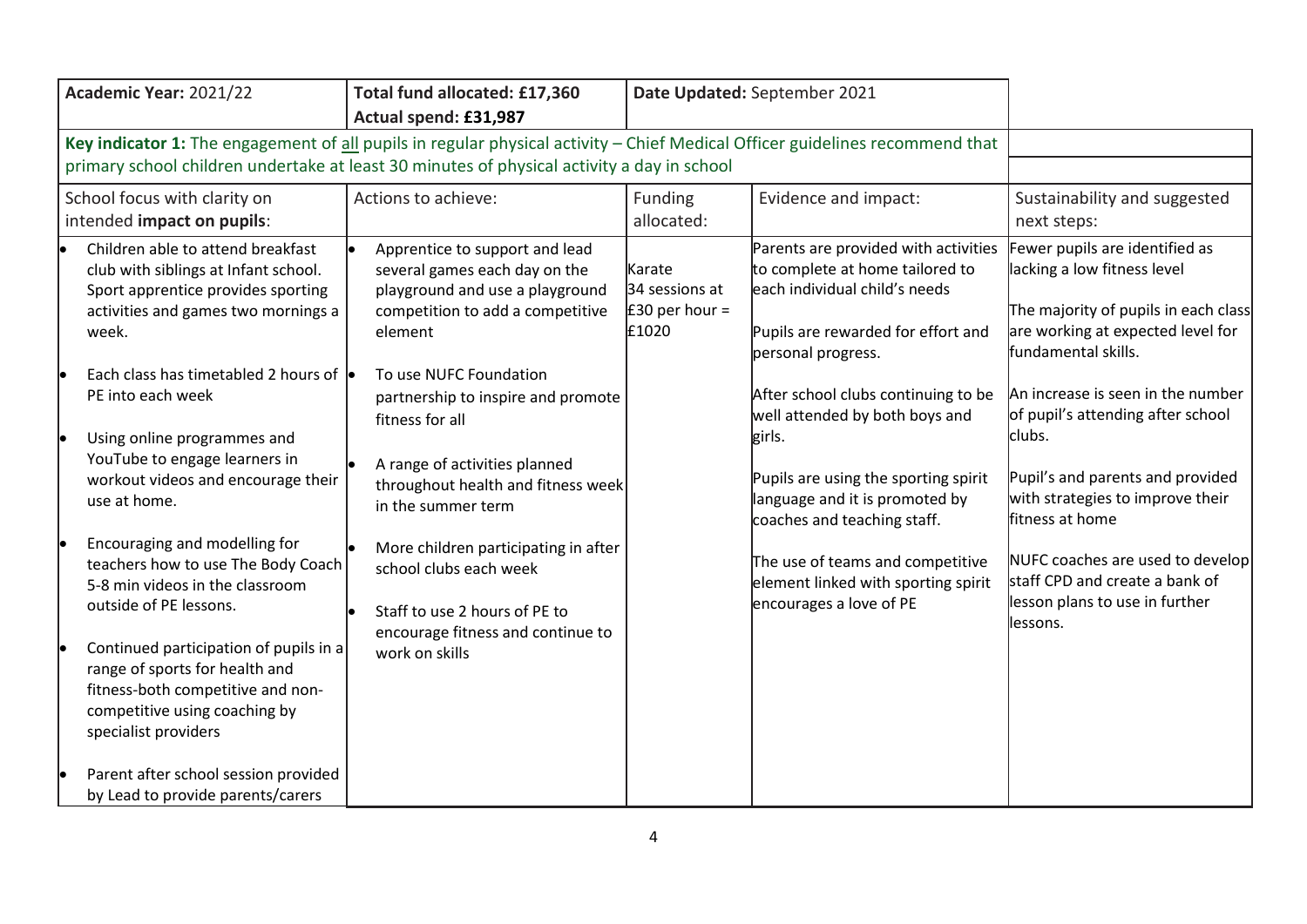| with ideas and games to play with<br>children at home.                                                                                                                                                                                                                                                                                                                                                                    |                                                                                                                                                                                                                                                                                                                                                                                                                        |                                     |                                                                                                                                                                                                                                                                                                                                                                                                  |                                                                                                                                                                                                                                                                                                      |
|---------------------------------------------------------------------------------------------------------------------------------------------------------------------------------------------------------------------------------------------------------------------------------------------------------------------------------------------------------------------------------------------------------------------------|------------------------------------------------------------------------------------------------------------------------------------------------------------------------------------------------------------------------------------------------------------------------------------------------------------------------------------------------------------------------------------------------------------------------|-------------------------------------|--------------------------------------------------------------------------------------------------------------------------------------------------------------------------------------------------------------------------------------------------------------------------------------------------------------------------------------------------------------------------------------------------|------------------------------------------------------------------------------------------------------------------------------------------------------------------------------------------------------------------------------------------------------------------------------------------------------|
|                                                                                                                                                                                                                                                                                                                                                                                                                           | Key indicator 2: The profile of PESSPA being raised across the school as a tool for whole school improvement                                                                                                                                                                                                                                                                                                           |                                     |                                                                                                                                                                                                                                                                                                                                                                                                  |                                                                                                                                                                                                                                                                                                      |
| School focus with clarity on<br>intended impact on pupils:                                                                                                                                                                                                                                                                                                                                                                | Actions to achieve:                                                                                                                                                                                                                                                                                                                                                                                                    | Funding<br>allocated:               | Evidence and impact:                                                                                                                                                                                                                                                                                                                                                                             | Sustainability and suggested<br>next steps:                                                                                                                                                                                                                                                          |
| Continue to ensure pupils are aware  <br>of the link between health and<br>fitness.                                                                                                                                                                                                                                                                                                                                       | Promote family learning after<br>school sessions to target and<br>encourage parents to participate.                                                                                                                                                                                                                                                                                                                    | Health and<br>fitness week<br>£1200 | Pupils understand how healthy<br>eating and fitness lead to long-term<br>wellbeing and good lifestyle choices positive.                                                                                                                                                                                                                                                                          | Feedback received from parents<br>and pupils through annual survey                                                                                                                                                                                                                                   |
| Wake up sessions being used in<br>school and bobby brain styles of<br>learning used to getting pupils ready<br>to learn for all subjects                                                                                                                                                                                                                                                                                  | Attendance at sporting<br>competitions and festivals when<br>advertised                                                                                                                                                                                                                                                                                                                                                |                                     | Evidence in lessons of discussing link Pupils offered sports/activities<br>to PE lessons and cross-curricular of which encourage healthy bodies,<br>health and fitness, as well as healthy mind and fitness.<br>lifestyles and diet.                                                                                                                                                             |                                                                                                                                                                                                                                                                                                      |
| Pupils are encouraged to develop<br>healthy lifestyles with their children<br>through working in school together<br>both on fitness and healthy eating<br>through:<br>-climbing wall<br>-Hoopstarz workshop<br>-Family learning sessions after school<br>with NUFC parents and children<br>Students being used to lead warm<br>ups and promote health and fitness<br>during PE lessons.<br>Fitness and sport used to help | Continue to maintain links with<br>sports organisations across Durham<br>Use sport as a way of promoting<br>health physical and mentally<br>Display board in upper school with<br>sporting spirit updated regularly<br>Sporting spirit stickers used during<br>PE lessons to encourage children to<br>use these values to gain a reward.<br>Booking visitors for different sports<br>to come into school during health |                                     | Pupils enjoy participating with their<br>children in health and fitness<br>activities and have increased<br>understanding of the links above<br>during health and fitness week.<br>Visitors and coaches acknowledge<br>and see a good sporting spirit by<br>pupils.<br>Values of competitive sport remain<br>a high priority.<br>Pupils continue to go and be<br>successful in sport and fitness | Pupils and parents understand the<br>impact of regular exercise and<br>healthy eating has on long-term<br>health and well-being.<br>Good sportsmanship evident in<br>sporting competitions.<br>Continue to support<br>parents/carers with finding links<br>to sports and clubs outside of<br>school. |
| children understand how to have<br>better wellbeing and mental health<br>Sporting spirit used in a range of<br>subjects and promoted throughout<br>the school as well as links with Rights                                                                                                                                                                                                                                | and fitness week to promote<br>different activities<br>Using Olympic fundraising athlete<br>to promote aspirations and raise<br>funds for sports kit                                                                                                                                                                                                                                                                   |                                     | outside of the school at local clubs<br>and further afield.                                                                                                                                                                                                                                                                                                                                      |                                                                                                                                                                                                                                                                                                      |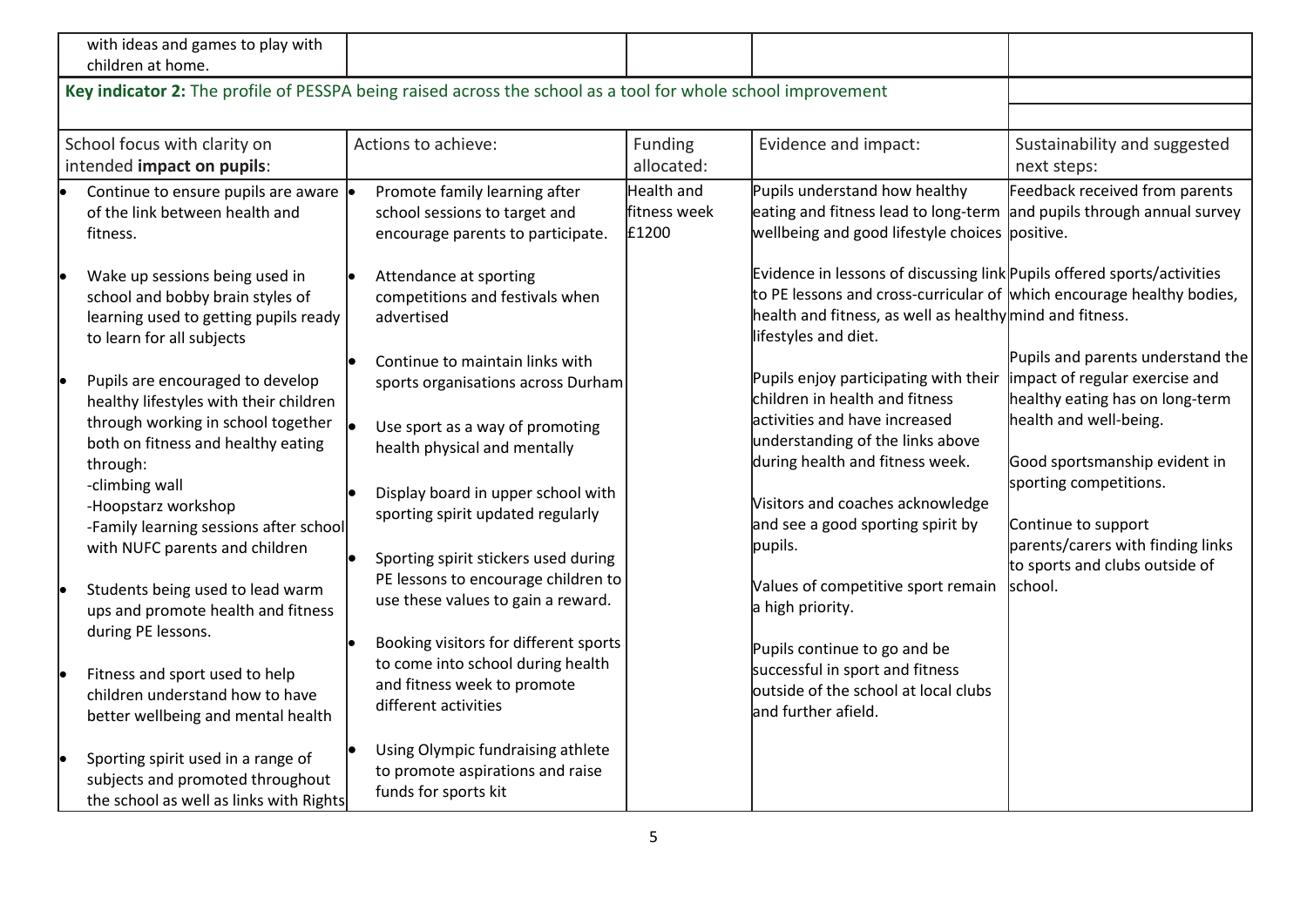| Respecting Agenda. House teams<br>completing sporting spirit work in<br>spring term to promote this to the<br>wider school.                                  |  |  |
|--------------------------------------------------------------------------------------------------------------------------------------------------------------|--|--|
| NUFC football game tickets used an<br>incentive to help with promoting a<br>love of sport and raising aspirations.                                           |  |  |
| To use Olympic athlete fundraising<br>event during an Olympic year in the<br>summer term to encourage<br>aspirations that go further than the<br>local area. |  |  |
| Parents are offered a PE and fitness<br>after school session with PE lead and<br>sports apprentice to upskill<br>themselves.                                 |  |  |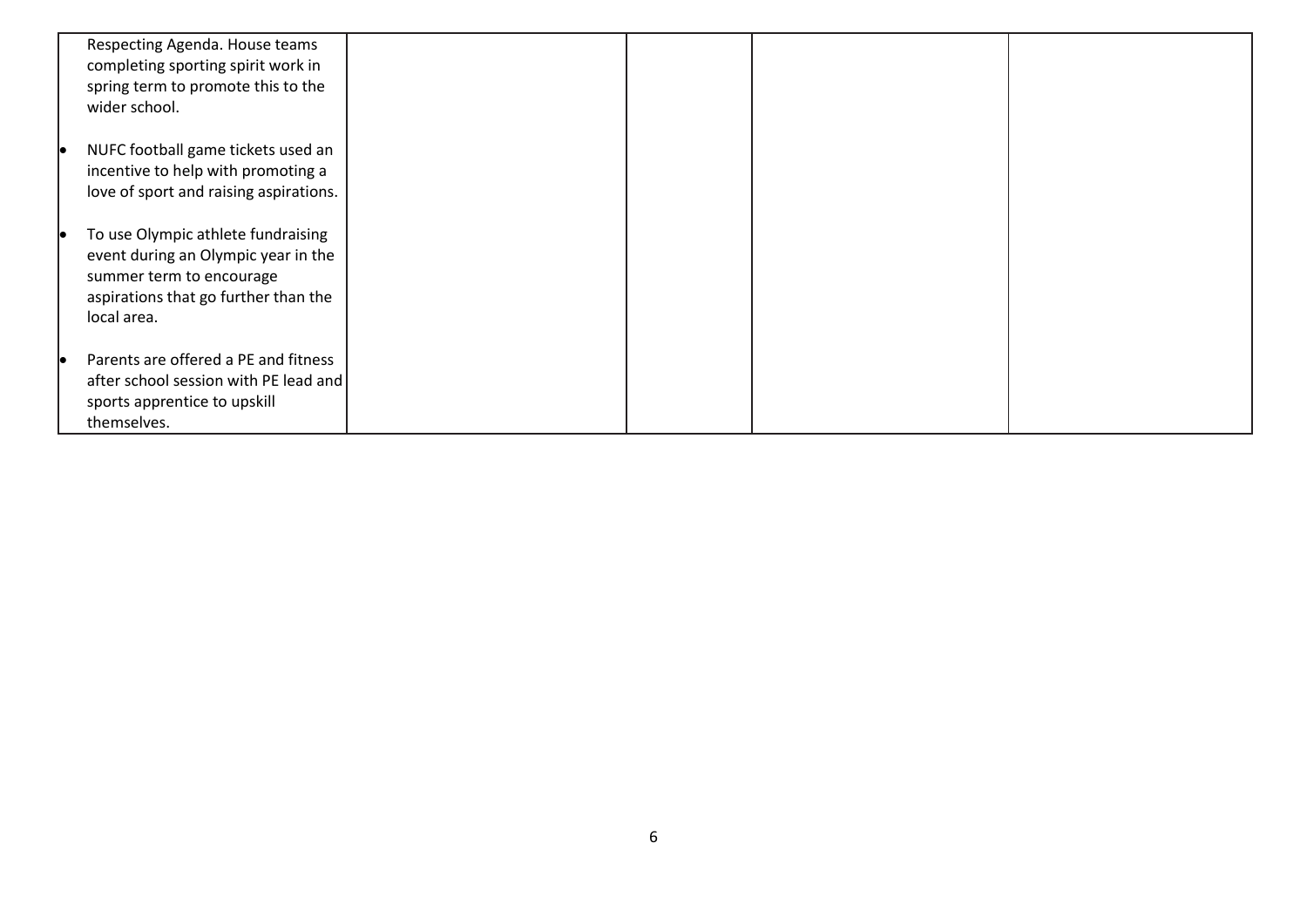| Key indicator 3: Increase confidence, knowledge and skills of sports apprentice and staff through using outside coach to                                                                                                                                                                                                                                                                                                                                                                                                                                                   |                                                                                                                                                                                                                                                                                                                                                                                                                                                                                                                                                      |                                                                                                                                              |                                                                                                                                                                                                                                                                                                                                                                                                                                                                                                                                                                                                                                              |                                                                                                                                                                                                                                                                                         |
|----------------------------------------------------------------------------------------------------------------------------------------------------------------------------------------------------------------------------------------------------------------------------------------------------------------------------------------------------------------------------------------------------------------------------------------------------------------------------------------------------------------------------------------------------------------------------|------------------------------------------------------------------------------------------------------------------------------------------------------------------------------------------------------------------------------------------------------------------------------------------------------------------------------------------------------------------------------------------------------------------------------------------------------------------------------------------------------------------------------------------------------|----------------------------------------------------------------------------------------------------------------------------------------------|----------------------------------------------------------------------------------------------------------------------------------------------------------------------------------------------------------------------------------------------------------------------------------------------------------------------------------------------------------------------------------------------------------------------------------------------------------------------------------------------------------------------------------------------------------------------------------------------------------------------------------------------|-----------------------------------------------------------------------------------------------------------------------------------------------------------------------------------------------------------------------------------------------------------------------------------------|
| support teaching                                                                                                                                                                                                                                                                                                                                                                                                                                                                                                                                                           |                                                                                                                                                                                                                                                                                                                                                                                                                                                                                                                                                      |                                                                                                                                              |                                                                                                                                                                                                                                                                                                                                                                                                                                                                                                                                                                                                                                              |                                                                                                                                                                                                                                                                                         |
| School focus with clarity on intended Actions to achieve:<br>impact on pupils:                                                                                                                                                                                                                                                                                                                                                                                                                                                                                             |                                                                                                                                                                                                                                                                                                                                                                                                                                                                                                                                                      | Funding<br>allocated:                                                                                                                        | Evidence and impact:                                                                                                                                                                                                                                                                                                                                                                                                                                                                                                                                                                                                                         | Sustainability and suggested<br>next steps:                                                                                                                                                                                                                                             |
| Newcastle United Foundation gold<br>package provided to most classes<br>throughout the whole school year.<br>To teach high level PE and have an<br>impact in other areas such as PSHE.<br>Sports apprentice to feel confident<br>in supporting all PE lessons<br>Staff continuing to use C2C detailed<br>MTP's to aid knowledge and skills of<br>teaching staff in lessons not<br>provided by NUFC.<br>PE Lead and sports apprentice to<br>attend termly county updates.<br>PE subject leader to mentor sports<br>apprentice to monitor the impact<br>for staff and pupils | Continue to liaise with Derwent<br>apprentice with support to get<br>through Level 3 exams.<br>PE lead to complete lesson<br>observations to support teachers<br>and ensure high quality lessons<br>are provided through paid<br>coaches from NUFC.<br>To have termly meetings with<br>lead contact from NUFC to ensure Total:<br>coaching provided is working well £22,572<br>and meeting the schools needs.<br>Sports apprentice to provide<br>lessons and ideas with resources<br>for teachers not receiving outside<br>coaching to support them. | 2 <sup>nd</sup> year costs:<br>apprentice wages PE outcomes.<br>£270 supply day<br>for Lead<br>£6500 for NUFC<br>foundation gold<br>package. | Competent sports apprentice<br>side college to help provide sports £15,802 for sports employed and impacts positively on<br>All PE lessons supported to ensure at<br>least good progress by all pupils.<br>Playtimes are active and sporting<br>spirit is upheld at all times.<br>Planning and delivery of PE is of a<br>high standard and covers all essential and to aid SEN and push GD.<br>skills.<br>Understanding of quality PE increases<br>and is demonstrated in observations<br>Sports apprentice skills progressing<br>from previous year.<br>Pupils engaged in lessons provided by<br>coaching and showing an interest in<br>PE. | Sustainability of staff as they will<br>feel supported to feel confident<br>when delivering P.E and sport<br>using the lesson plans and<br>resources provided by coaches<br>which can be used the following<br>year.<br>Planning and lessons to show<br>progress across the year groups |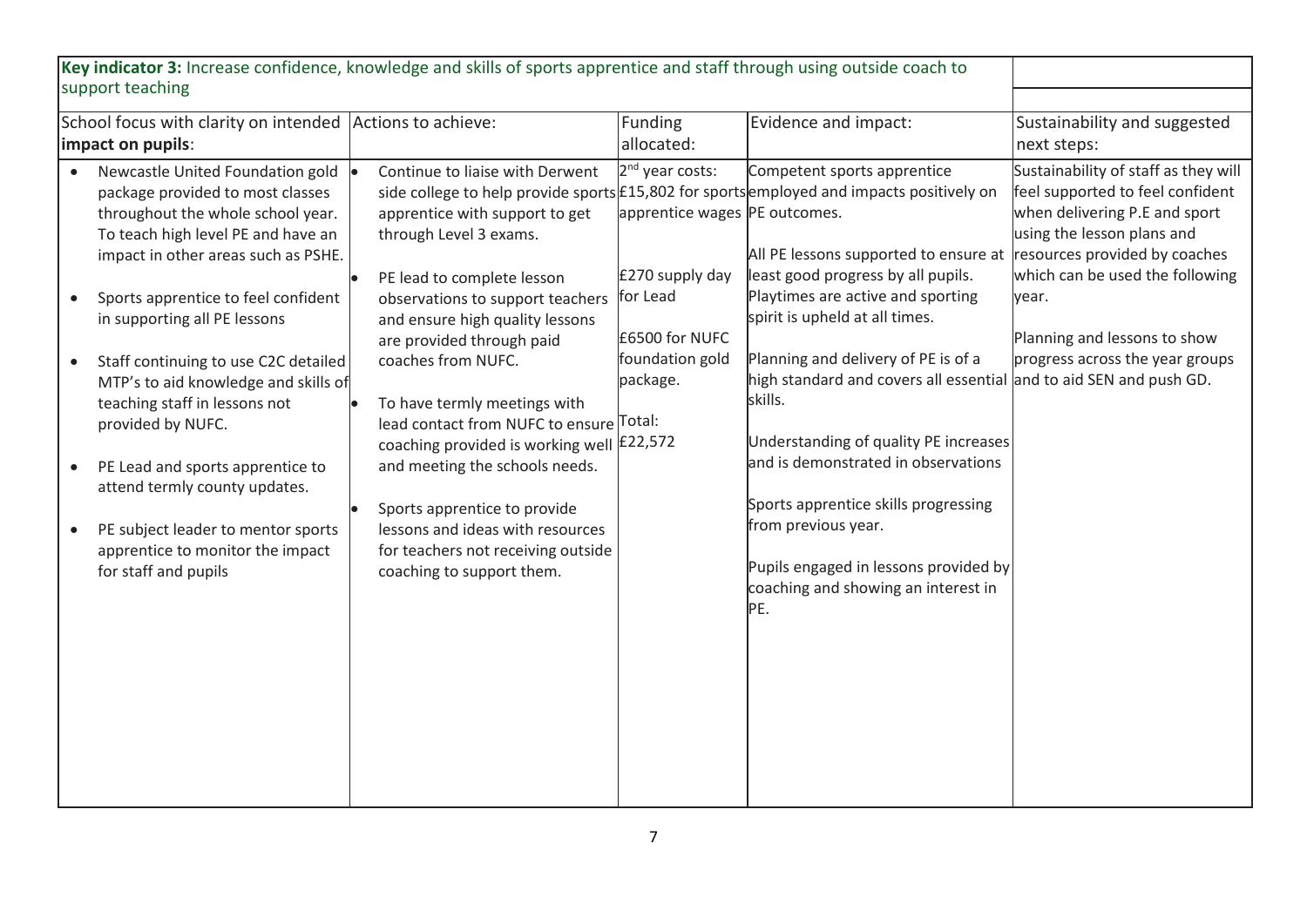| School focus with clarity on intended Actions to achieve:<br>impact on pupils:                                                                                                                                                                                                                                                                                                                                                                                                                                                                                                                                                                                                                             |                                                                                                                                                                                                                                                                              | Funding<br>allocated:                                                                                               | Evidence and impact:                                                                                                                                                                                                                                                                                                                                                        | Sustainability and suggested<br>next steps:                                                                                                                                                                                                                                                                                                   |
|------------------------------------------------------------------------------------------------------------------------------------------------------------------------------------------------------------------------------------------------------------------------------------------------------------------------------------------------------------------------------------------------------------------------------------------------------------------------------------------------------------------------------------------------------------------------------------------------------------------------------------------------------------------------------------------------------------|------------------------------------------------------------------------------------------------------------------------------------------------------------------------------------------------------------------------------------------------------------------------------|---------------------------------------------------------------------------------------------------------------------|-----------------------------------------------------------------------------------------------------------------------------------------------------------------------------------------------------------------------------------------------------------------------------------------------------------------------------------------------------------------------------|-----------------------------------------------------------------------------------------------------------------------------------------------------------------------------------------------------------------------------------------------------------------------------------------------------------------------------------------------|
| Health and fitness week in the<br>summer term to include boot camp<br>workshops, cooking lessons and<br>adventurous experiences such as a<br>climbing wall for all children.<br>Provide Year 6, 5 and 4 with<br>additional swimming due to missing<br>this because of covid to improve the<br>percentage of children able swim 25<br>metres.<br>To use SLP P.E passport to increase<br>participation in sports across the<br>partnership and to display events on<br>poster on P.E display board<br>Outward bound week-long<br>residential trip continuing to be<br>provided to all Year 5 and 6 children<br>Have a higher percentage of children<br>from all year groups attending after<br>school clubs. | Continue to work with SLA to provide Swimming and<br>more children with a timetabled slot<br>for their swimming lessons.<br>Continue to work with outward bound<br>to offer residential trip to all.<br>Provide all children with clubs they<br>are interested in attending. | transport SLA<br>£5,000<br><b>SLP</b> Passport<br>SLA £1,000<br>Bus paid for<br>Howtown<br>£695<br>Total:<br>£6,695 | Higher percentage of pupils able to<br>swim 25 metres by the end of Year 6.<br>Partnerships continue to be used to<br>raise the profile of sport in the local<br>community.<br>Range of staff involved in the week<br>long residential who are not typically<br>involved in PE delivery.<br>New clubs/activities in lessons<br>identified through school council<br>survey. | To continue to assess swimming<br>using data provided by the<br>swimming teacher.<br>Staff to use visits, visitors and<br>coaches to learn new skills and<br>increase staff confidence.<br>Children continue to challenge<br>themselves and use school values<br>such as resilience when<br>completing climbing wall and<br>residential week. |